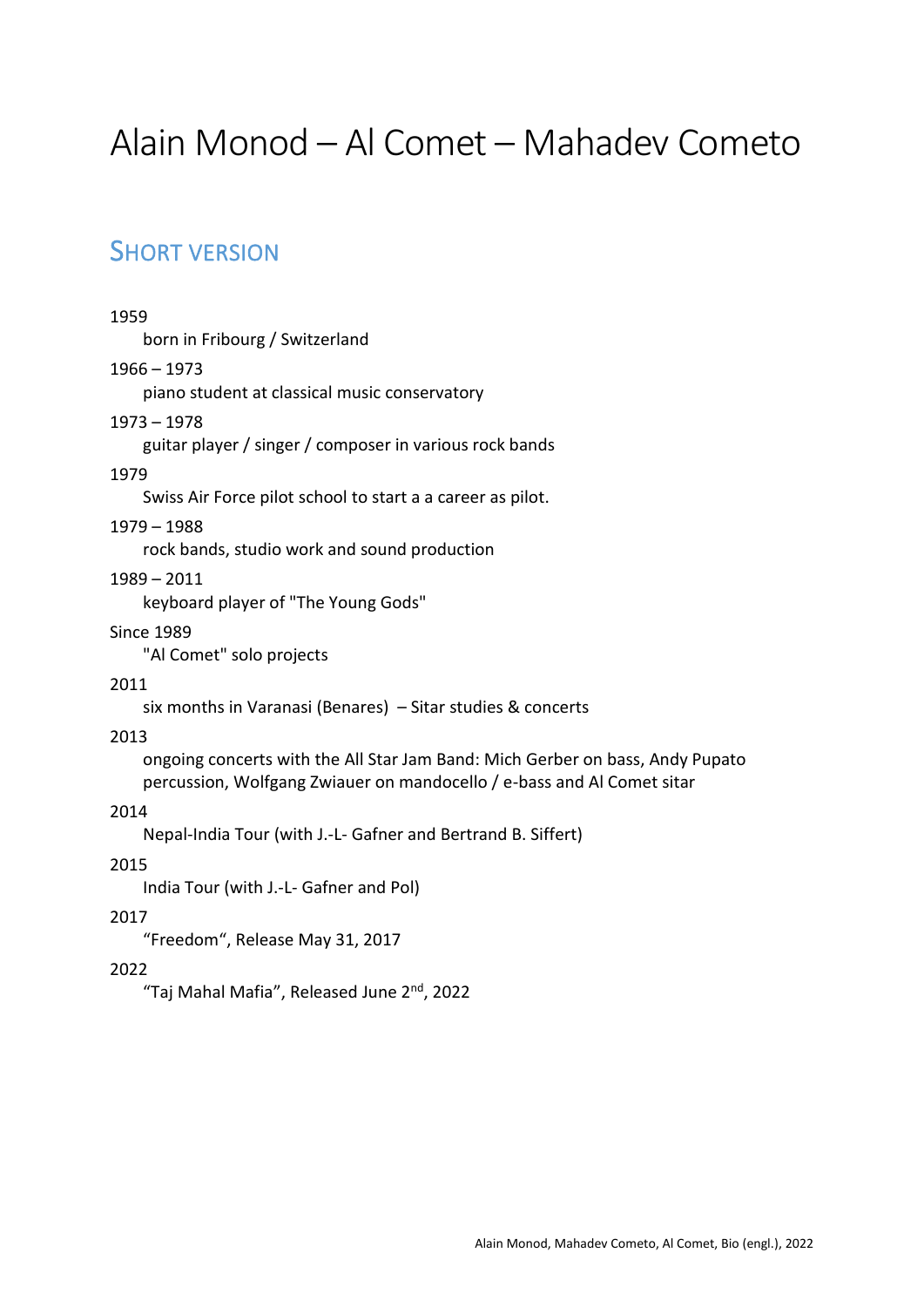# **LONG VERSION**

Alain Monod was born in Fribourg / Switzerland, March 26, 1959.

He starts studying classical music at the conservatory of Fribourg as a piano player at the age of 7.

Mainly influenced by Jimi Hendrix around 10/11 years old, he stops his piano lessons at the age of 14 and starts joining rock bands as guitar player.

At the age of 19 Alain joins the Swiss Air Force Pilot School and starts a short period of his life as an aircraft pilot. But this was short-lived as he was kicked out for failing to follow bedmaking procedures.

Back to music… Alain decides to start a new band called TB with some friends. They play a lot of successful local shows. Their first studio experience (recording a 7") marks a big change for Alain - he realizes how far away he is from the expected sound…

TB don't survive…. Alain (Al Nox at the time) self-produces his first solo 12". He is learning how to make a sound in a studio…

In the mid 80's, he stops playing traditional instruments and concentrates his research on this new machine called "sampler".

In 1988 Alain joins The Young Gods as their driver. A few weeks later… during the same tour he gets behind the mixing desk as their FOH engineer.

In 1989 he becomes keyboard player of The Young Gods.

Also in 1989 Franz (TYG singer) produces the first Al Comet CD at Relief Studio with sound engineer Bertrand Siffert. The song **LAD** becomes a hit in the Pipeline (Newark's underground club).

Alain and Bertrand decide to go on a 10 day Europe Pirate Tour. They digitally record all the shows (4 per night!). Bertrand is playing keyboard and Al is singing through a megaphone.

The second Al Comet CD is a "live" one. The "**Europ Pirat Tour**" is also produced by Franz at Relief and is released in 1991.

Distributed by COD, they organize great promo days… Alain is taking reporters for a flight! [mahadev-cometo.com/videos](http://mahadev-cometo.com/gallery/videos/other-videos/#mtvinterview)

In 1992 Al Comet's song "**Plus d'accordeon**" is selected as part of the Opening Ceremony of the Olympic Winter Games in Albertville[, mahadev-cometo.com/albertville-1992.](http://mahadev-cometo.com/albertville-1992-winter-olympics/)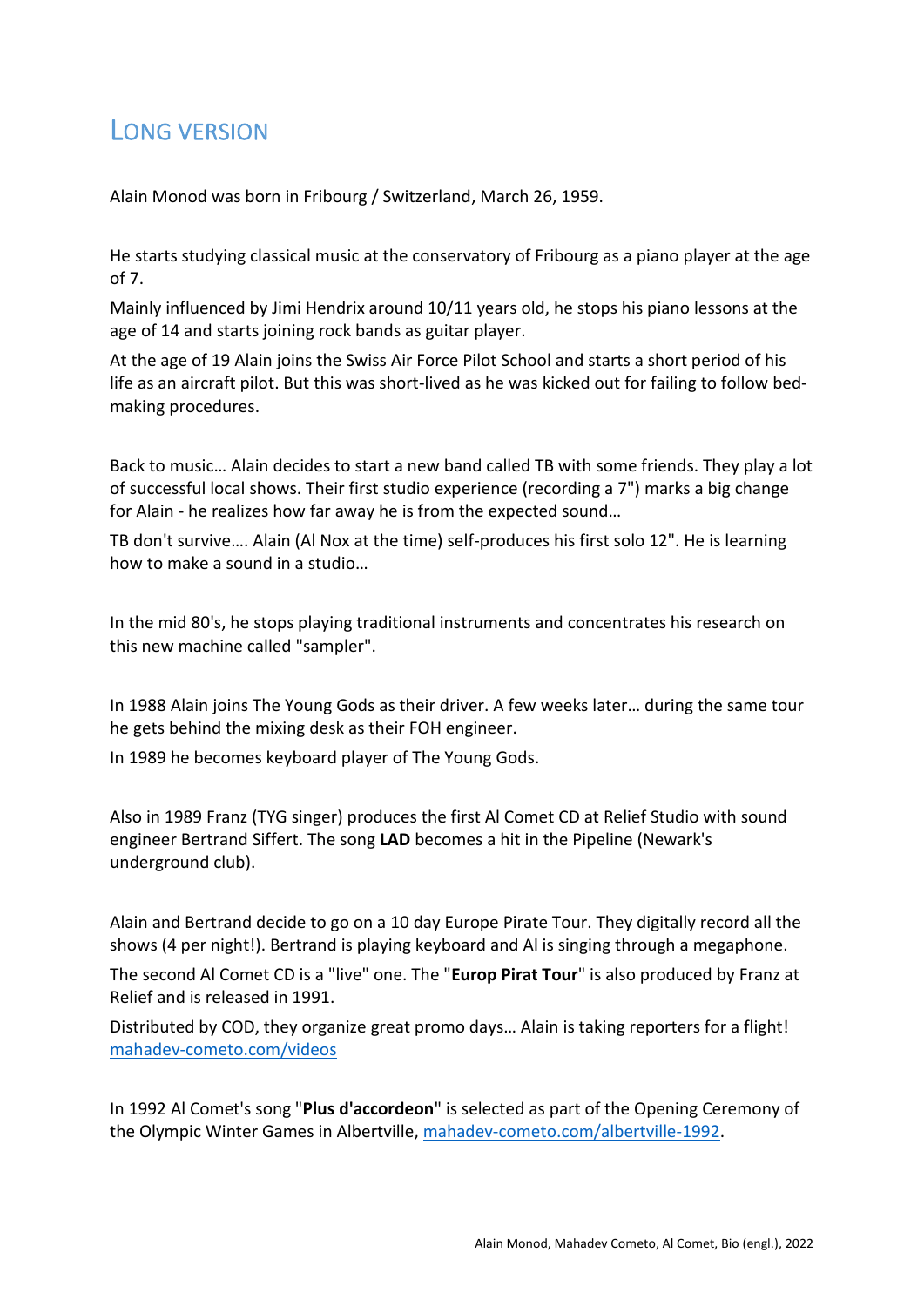In 1994 Alain is moving to NYC with The Young Gods. They stay there for almost a year writing "Only Heaven". Following the release of the album they go on an extensive world tour. After almost two years of the "**Only Heaven**" tour… Al takes a break and starts to experiment with ambient music. He gets married and becomes the father of two children.

1997, The third Al Comet CD "**Comet**" is an ambient one… he records and mixes it by himself in his living room!

Alain meets Team Lazer and buys a sitar-guitar off him. After playing improvisations every day at home or for friends for some time, Al decides to record this instrument… improvising melodies.

In 2000, this project called "**Sitarday**" is released on the net only.

At the end of 2002 Alain plays some more Sitar shows. He is joined by Jean-Louis Gafner who adds visuals to the performances. Jean-Louis is playing with oil projections, adding a beautifully psychedelic dimension.

Alain and Bertrand produce the new Al Comet project. They are back to their "power pirate duo" contest!!! This album is called "**White Planet**", released in February 2004.

**Freedom,** 2011 Al Comet won a residency of 6 months in Varanasi, India. He's studying sitar and Indian classical music.

After 5 years of intensive work Mahadev Cometo presents his first Sitar-Album: "FREEDOM". The Nord-Indian Raag is transformed in a new dimension. It is a fusion of sitar and electronics which has never been heard in this vehemence and sound.

2022 **Taj Mahal Mafia** released June 2nd , 2022

[alain@al-comet.com](mailto:alain@al-comet.com) [http://mahadev-cometo.com](http://mahadev-cometo.com/)

**Discography**, s. next page